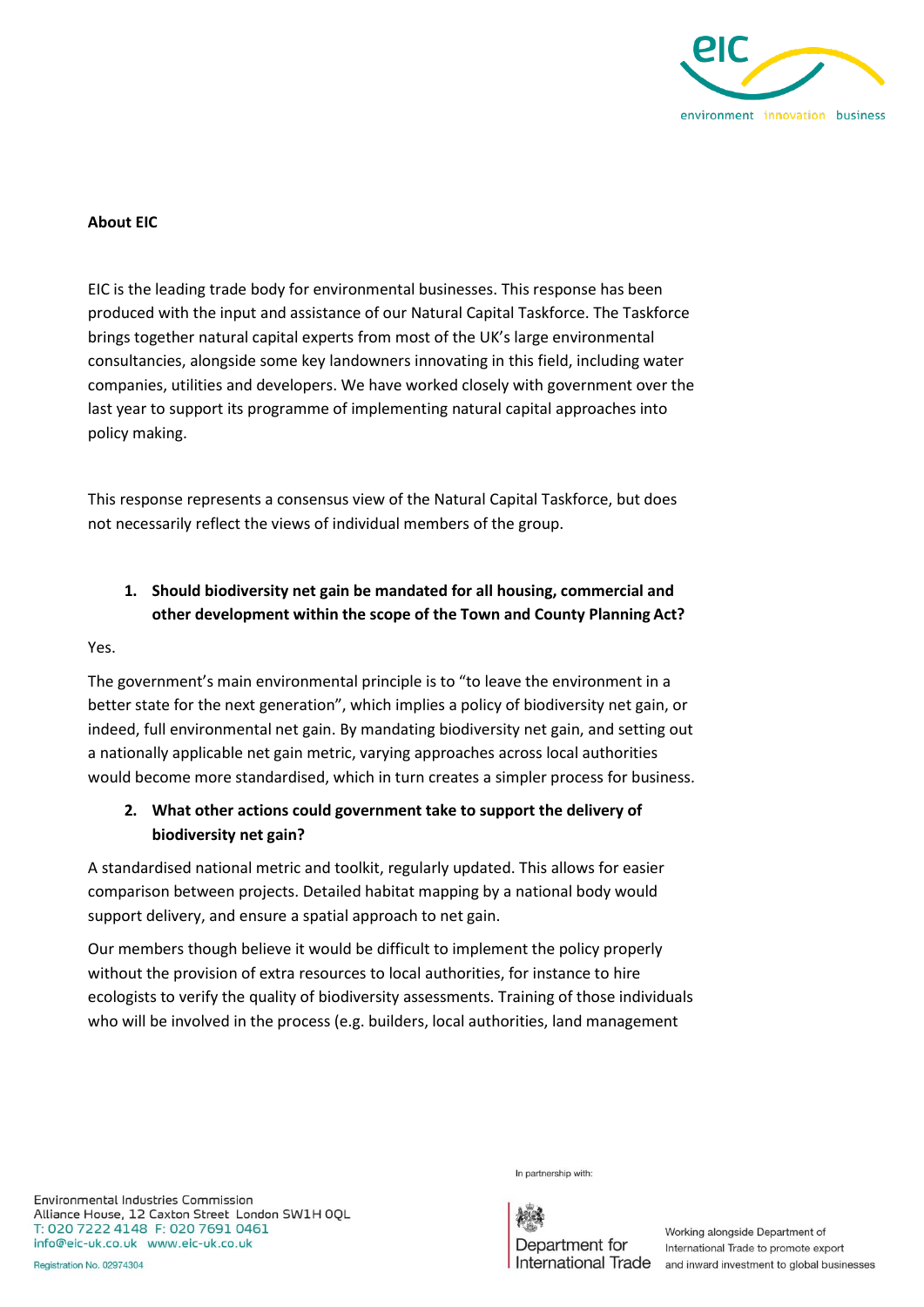

companies) is also required to ensure biodiversity net gain is delivered properly, and this could supported through government grants.

- **3. Should there be any specific exemptions to any mandatory biodiversity net gain requirement (planning policies on net gain would still apply) for the following types of development? And why?**
	- **a. House extensions**
	- **b. Small sites**
	- **c. All brownfield sites**
	- **d. Some brownfield sites (e.g. those listed on brownfield, or other, land registers)**

We would urge the government restrict exemptions as much as possible.

For brownfield sites in particular, there is no ecological reason to exempt them. It is important these sites are not given exemptions from the requirement, as brownfield can often serve as ecological corridors and some provide valuable habitat in urban areas for a wide range of botanical, invertebrate and mammalian species. While EIC continues to advocate "Brownfield First" this should not be at the expense of good environmental practice.

For the smallest sites, such as road verges associated with highways improvements (for example), and for permitted developments that do not impact on a Habitat of Principal Importance or an area of green space greater than  $500m^2$ , exemptions could be appropriate, but these must be restricted and justified in writing to the local planning authority. This will require guidance on what is considered suitable for exemption.

We would be against all permitted development being exempted carte blanche as many PD projects can occupy large areas of countryside (e.g. Pipelines for utilities).

Similarly exemptions should not be permitted for nationally important infrastructure, as is currently the position in the consultation. By definition these

In partnership with:

Environmental Industries Commission Alliance House, 12 Caxton Street London SW1H OQL T: 020 7222 4148 F: 020 7691 0461 info@eic-uk.co.uk www.eic-uk.co.uk

Department for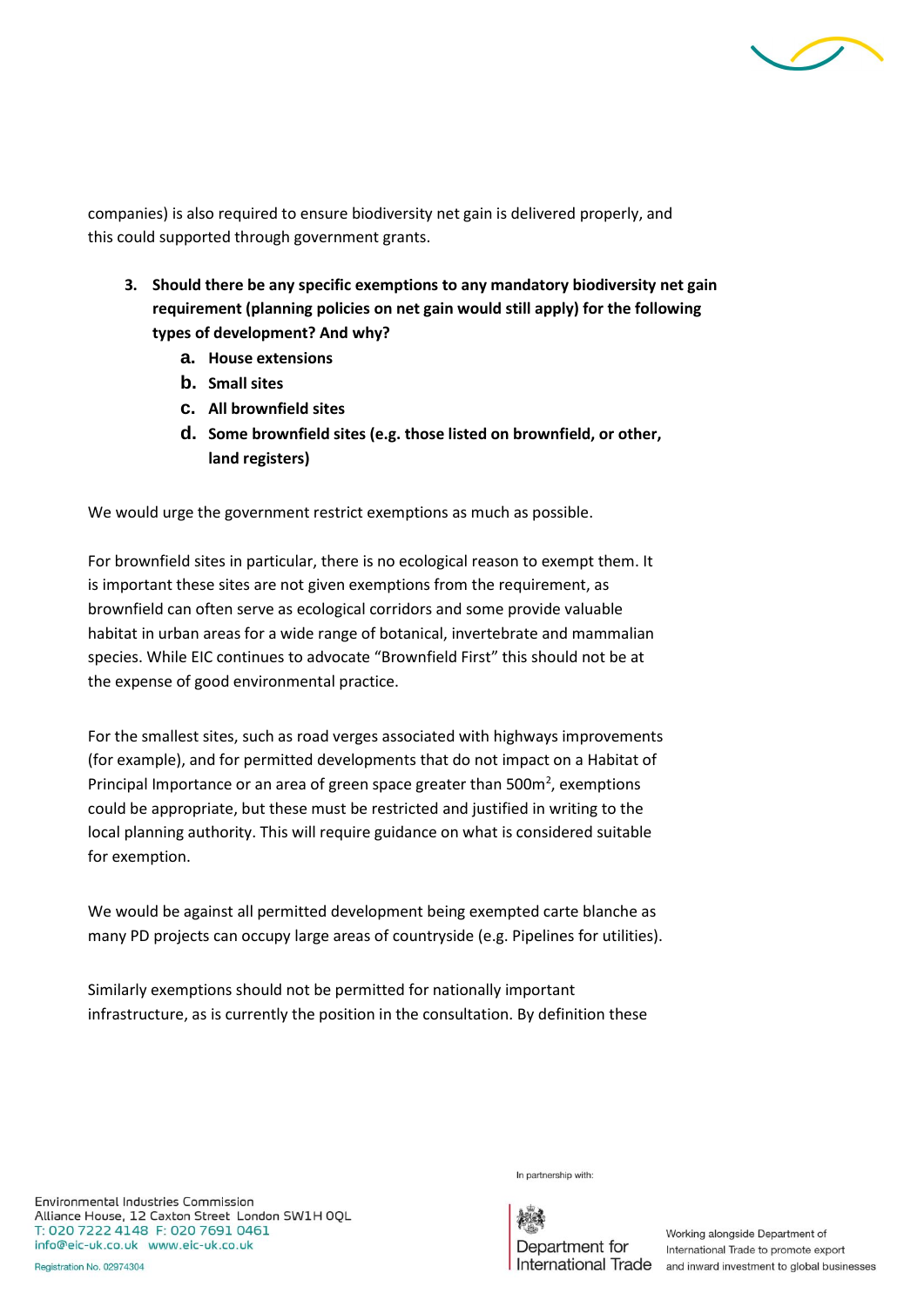

are generally large, complex projects that do involve significant habitat loss. They are also subject to rigorous scrutiny which should include assessing biodiversity gain opportunities (locally or through some form of offset via a tariff scheme). Many large infrastructure providers are already implementing their own biodiversity net gain targets so mandating it would not make a significant difference on the viability of projects.

## **4. Are there any other sites that should be granted exemptions, and why? For example, commercial and industrial sites.**

No. Active industrial sites should not be excluded as they can have potential to achieve net gain.

Commercial development should not be exempt – with the redevelopment of existing sites there is likely to be limited biodiversity loss, so identifying biodiversity gain should be proportionally easier. Urban developments have significant opportunity through green roofs and other uses of urban space.

# **5. As an alternative to an exemption, should any sites instead be subject to a simplified biodiversity assessment process?**

It is important that some kind of net gain occurs on as many developments as possible, thus we would support certain sites e.g. of low ecological value being subject to simplified measures, rather than being allowed to be exempt. Recently refurbished or reinstated sites could be also appropriate for a simplified process. A potential suitable threshold could be to follow the example of the BREEAM UK Non-Domestic New Construction guidance, which would mean that only sites with less than 500m<sup>2</sup> of habitat and no habitats of Principal Importance, could be allowed to use a simplified process.

**6. Do you agree that the Defra metric should allow for adjustments to reflect important local features such as local sites? Should the Defra metric consider local designations in a different way?**

Environmental Industries Commission Alliance House, 12 Caxton Street London SW1H OQL T: 020 7222 4148 F: 020 7691 0461 info@eic-uk.co.uk www.eic-uk.co.uk

In partnership with:

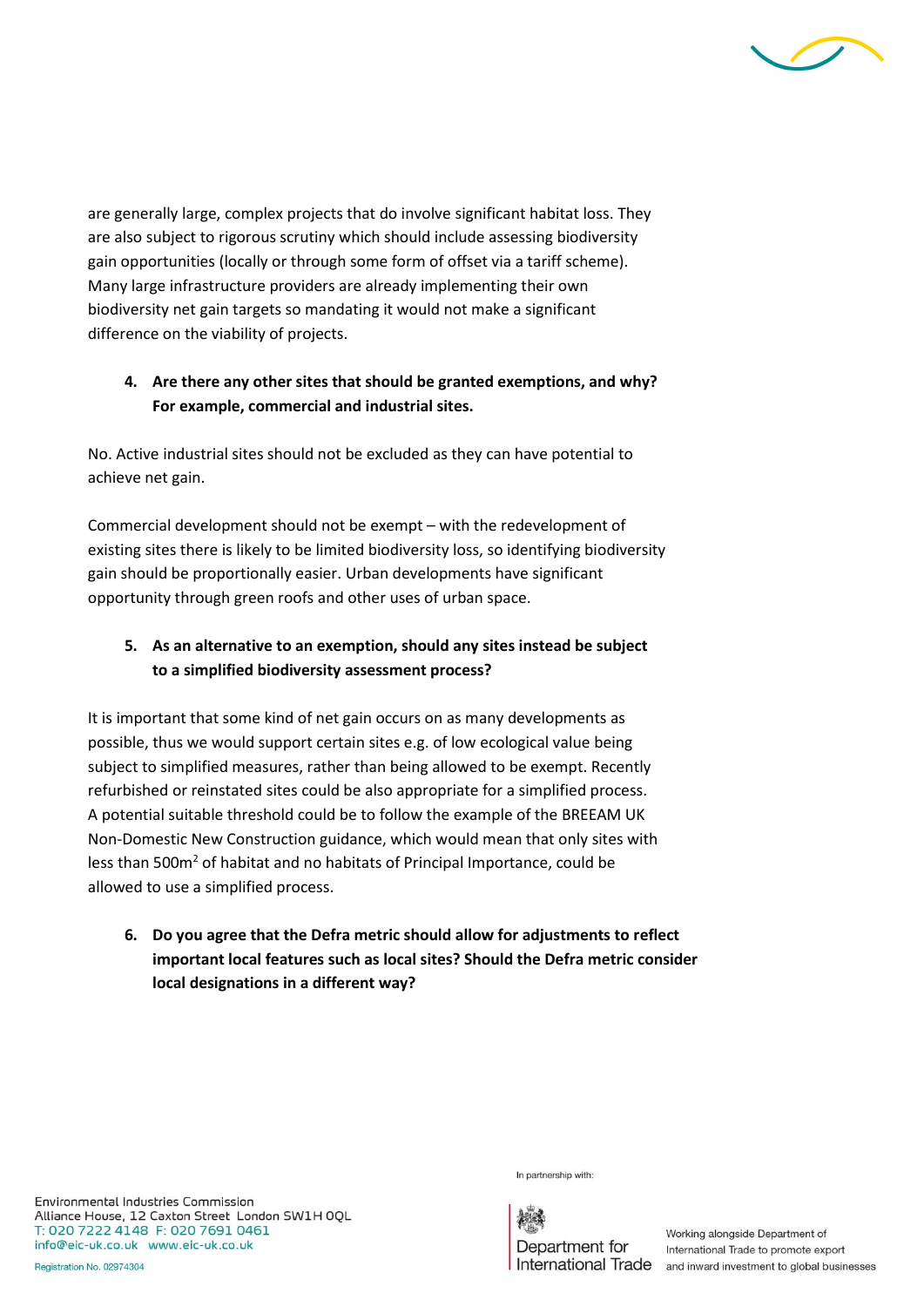

The definition of what is "local" is important here, which could be defined either by the Local Planning Authority boundaries, or through biodiversity catchment mapping.

Non-statutory locally designated sites offer significant biodiversity gain opportunity in many areas. Frequently their non-statutory designation reflects the lack of resource available to improve their management, the lack of protected species presence or the lack of capacity to carry out some form of rehabilitation. If the Defra Metric can recognise potential for such sites there could be a useful way of improving and protecting these locally important features. How they are considered within the metric could be determined by the individual LPAs. It is vital the mitigation hierarchy is strongly applied, that strong NPPF and local planning policies protect local sites and the metric calculations strongly disincentivise the development of local sites.

### **7. Should local authorities be required to adopt a robust district level licensing approach for great crested newts, where relevant, by 2020?**

We agree that there should be robust district level licensing. Members have concerns that existing schemes are not robust, and that these should be evaluated. Upskilling in the LPAs may be required to manage the process properly. Members have mixed views about whether the timescale is appropriate.

# **8. For what species is it plausible to use district level or strategic approaches to improve conservation outcomes and streamline planning processes? Please provide evidence.**

It is difficult to specifically identify species that district level or strategic approaches could be beneficial, but we believe this approach has merit in some circumstances. However any scheme would need to be robust and local authorities need to be adequately resourced to carry out this extra function. The roll-out of the great crested newt district licencing scheme provides a good testbed to ensure a similar approach would work for other species. We advocate that the Environmental Improvement Plans that have to be reviewed every five years could be one mechanism to identify species suited for a district level / strategic approach and for these to be reviewed as to their success every five years.

In partnership with:

Department for

Working alongside Department of International Trade to promote export International Trade and inward investment to global businesses

Environmental Industries Commission Alliance House, 12 Caxton Street London SW1H OQL T: 020 7222 4148 F: 020 7691 0461 info@eic-uk.co.uk www.eic-uk.co.uk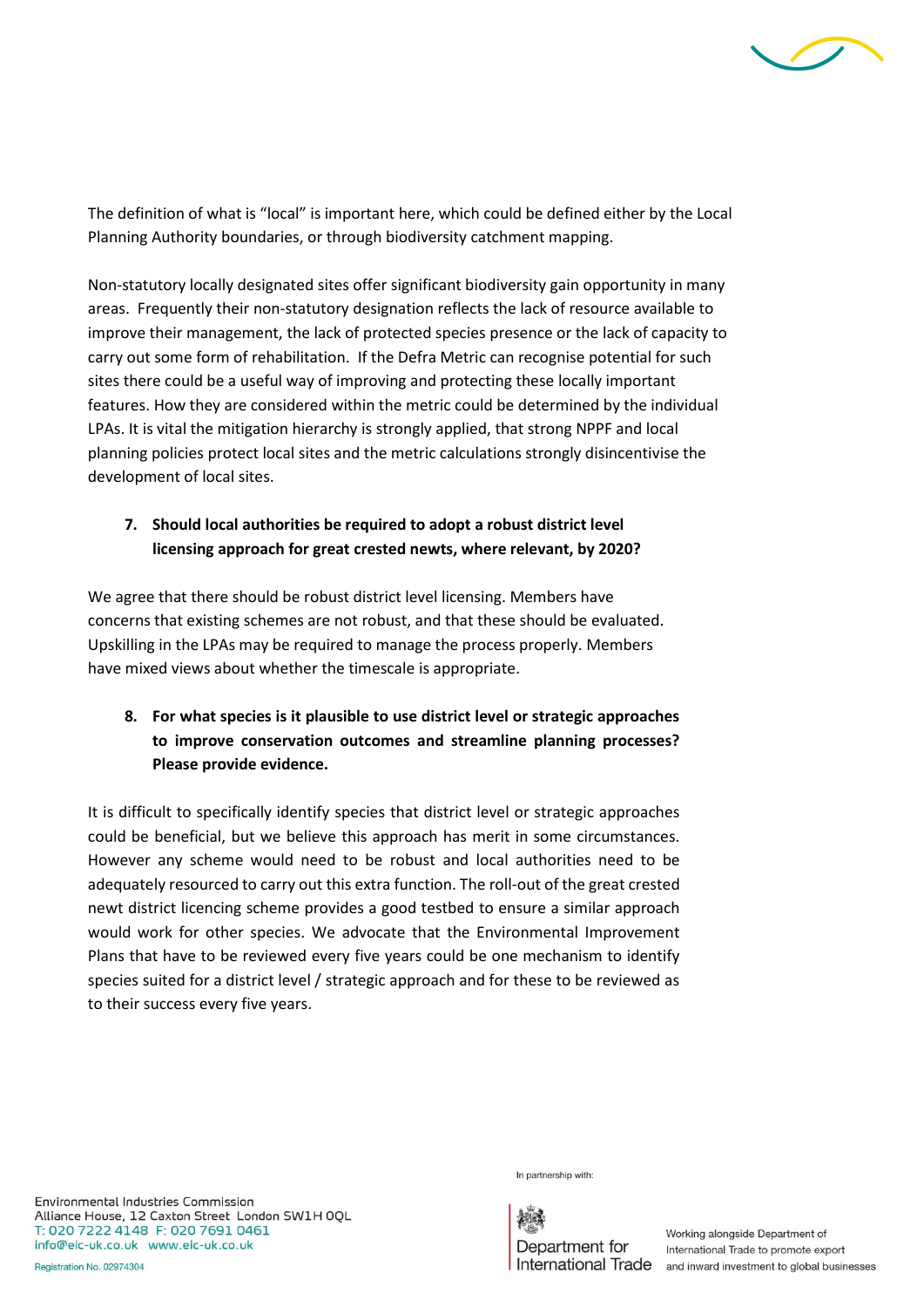

However these species-specific approaches should not replace the holistic approach to habitats.

**9. Are there wider elements of environmental net gain that could be better incentivised? If so, please specify which, and any benefits that such incentives could provide.**

We support the implementation of a requirement for full environmental net gain (ENG) in the medium term, and biodiversity net gain should be considered both a key element of ENG and a stepping stone towards this goal. A future requirement for ENG should be a legislative requirement within the upcoming Environment Bill.

There already exists the Royal Town Planning Institute's Natural Capital Planning Tool, and Natural England's EcoMetric, which provide tools to achieve ENG once BNG is accomplished.

A natural capital and/or ecosystem services approach should be used as a framework for environmental net gain. But wider environmental net gains must also targeted strategically, so that it can be tailored to address local environmental challenges – e.g. flood protection is a more important net gain in areas prone to flooding.

EIC is working with its Natural Capital Taskforce members this year to produce a paper, which will outline how full environmental net gain might work in practice.

# **10. Is the Defra biodiversity metric an appropriate practical tool for measuring changes to biodiversity as a result of development?**

Broadly yes. We see the Defra metric as an important step towards greater standardisation and national consistency, meaning a more simple process for businesses.

Some members had views that the updated metric was more complicated than the previous iteration, some of the reasons for which are laid out in our response to Q11. There was also concern about the subjectivity of some of the inputs (e.g. habitat condition, distinctiveness

In partnership with:

Department for

Working alongside Department of International Trade to promote export International Trade and inward investment to global businesses

Environmental Industries Commission Alliance House, 12 Caxton Street London SW1H OQL T: 020 7222 4148 F: 020 7691 0461 info@eic-uk.co.uk www.eic-uk.co.uk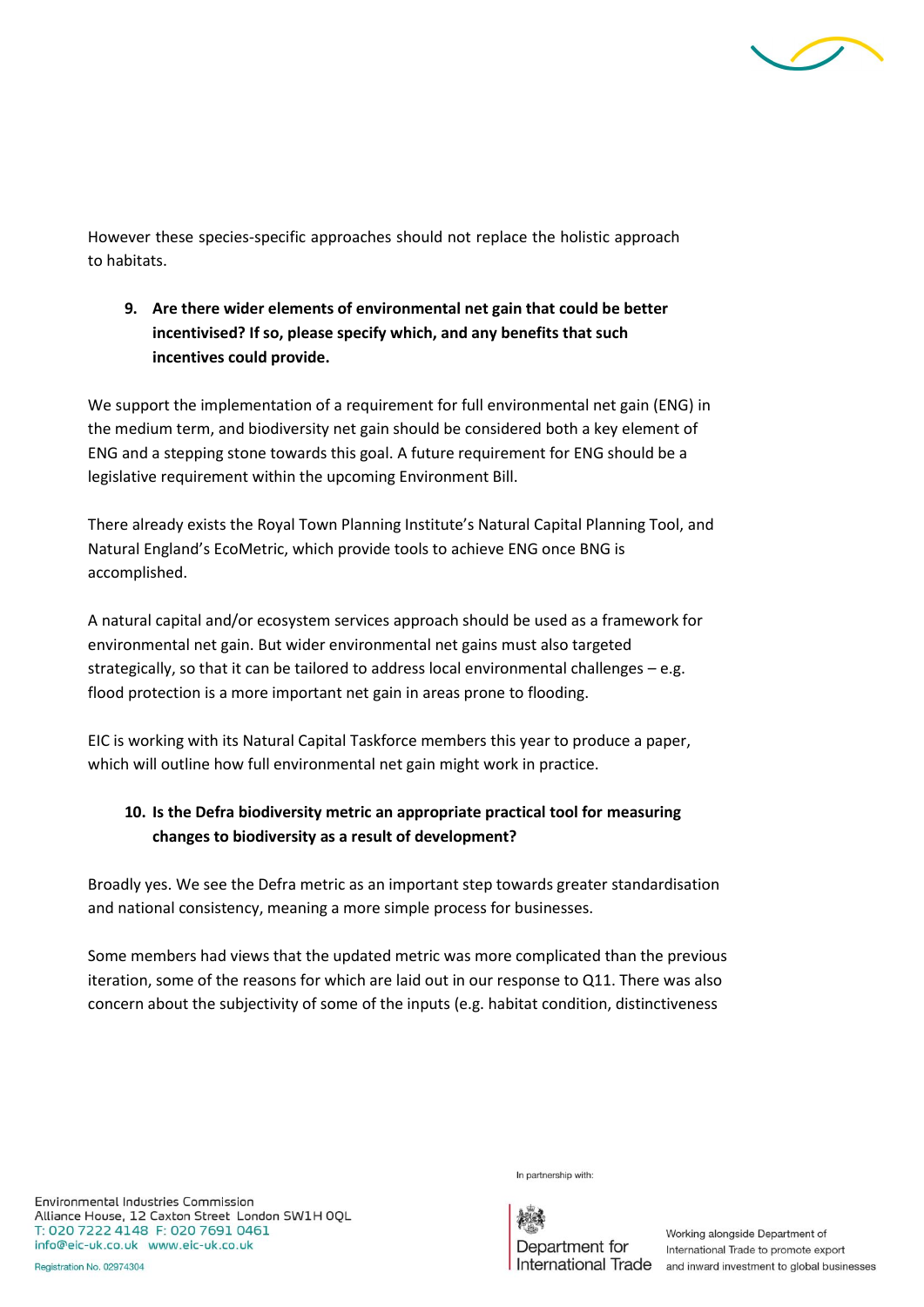

etc), and how this did not ensure consistency of measurement. This means that transparency of usage along with assured management is required.

The metric should continue to be developed as the science develops and evidence of how it is being used is gathered. The metric is a simple tool that ignores important aspects, such as the presence of protected species or the impact of disturbance. Therefore the tool must be used by suitable competent practitioners to ensure the fullest understanding of the benefits and impacts of a development.

#### **11. What improvements, if any, could we most usefully make to the Defra metric?**

The running of trials on real projects should help identify any issues or potential improvements for the metric, though an initial suggestion would be that a net loss of a priority habitat should be compensated in addition to the overall net gain. The metric should have national default scores for each habitat distinctiveness, time to target, difficulty to deliver etc, as is already being developed by Natural England.

In addition, one member had some specific concerns about the updates to the metric:

- Distinctiveness: The distinction between the 'Very High' and 'High' is not very clear.
- Condition: Based on member experience in working with a three-step condition scale, the new intermediate categories will make the assessment more timeconsuming.
- Connectivity: It is not clear how the freely available tool will be used to calculate the connectivity multiplier. It is unlikely that such tool will be of sufficient resolution to be useful at project level, except for large projects such as national significant infrastructure (these are in fact excluded from the new policy on net gain). The suggested local or site-specific connectivity analyses (quantitative spatial data) are usually complex and require specialist skills and software that are used mainly in research projects. The old approach of looking at habitat connectivity visually will not be appropriate to use with a quantitative metric.
- Strategic significance: This multiplier has issues because: a) many local policies do not have biodiversity or environmental areas clearly identified; b) it overlaps partially with the spatial risk multiplier; c) it overcomplicates the metric. The proposed 'strategic significance' and 'spatial risk' could be merged into one.

Environmental Industries Commission Alliance House, 12 Caxton Street London SW1H OQL T: 020 7222 4148 F: 020 7691 0461 info@eic-uk.co.uk www.eic-uk.co.uk

In partnership with:

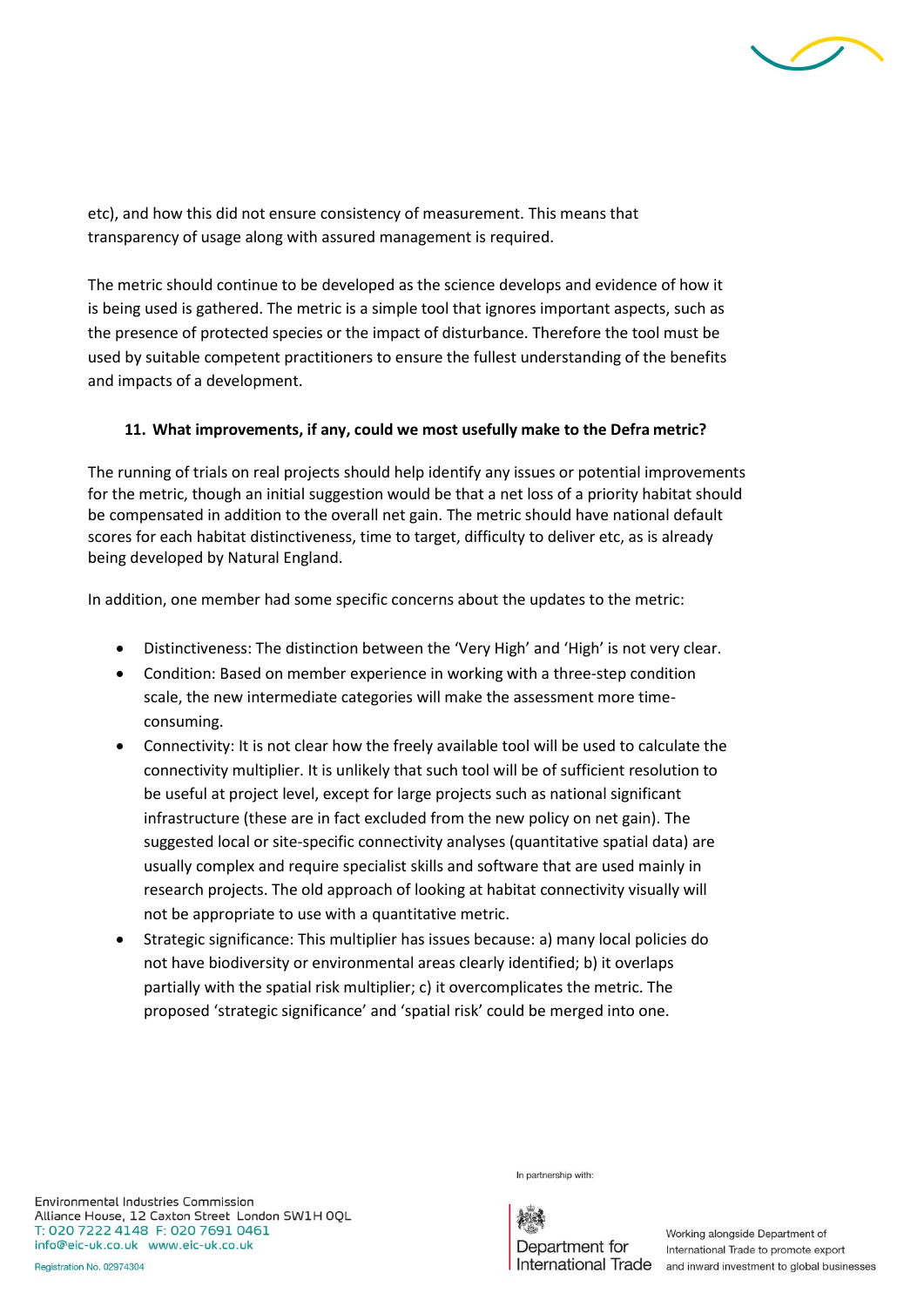

## **12. Would a mandatory 10% increase in biodiversity units be the right level of gain to be required?**

Most of our Taskforce support 10%, although there minority had the view it istoo high and could be a point of contention with developers. Regardless, the level of increase should be subject to review after a period. One concern was that the number seemed to be arbitrary – further explanation in the document of the method undertaken to decide upon 10% may be useful. The proposed OEP could have a role in scrutinising the policy in general, and the suitability of the 10% target.

It was pointed out that there have been trials where a 20% gain has been required. This seems appropriate in areas where there is significant risk of success in the proposed new habitats being created, especially where there are concerns over the management of these habitats in the medium/long term. Defra could consider a sliding scale where less gain is accepted where there are binding agreements in place to ensure longer term success, and if this is not possible then a higher gain threshold should be set.

A net loss of a priority habitat should be compensated in addition to the overall net gain.

# **13. In clearly defined circumstances, should developers be allowed to pay through the tariff mechanism without fully exhausting on-site and local compensation opportunities?**

It is vital that the mitigation hierarchy is upheld, and that the tariff option should be a last resort. We would advocate that developers should have to provide evidence that they have explored every possible option before being allowed to take the tariff option.

Australia represents a good case study here. Initially the Australian government was more lenient in allowing developers to pay a tariff rather than achieve net gain, and it resulted in the widespread degradation of sites. Following this policy failure, the Australian government now mandates green infrastructure on sites.

Environmental Industries Commission Alliance House, 12 Caxton Street London SW1H OQL T: 020 7222 4148 F: 020 7691 0461 info@eic-uk.co.uk www.eic-uk.co.uk

In partnership with:

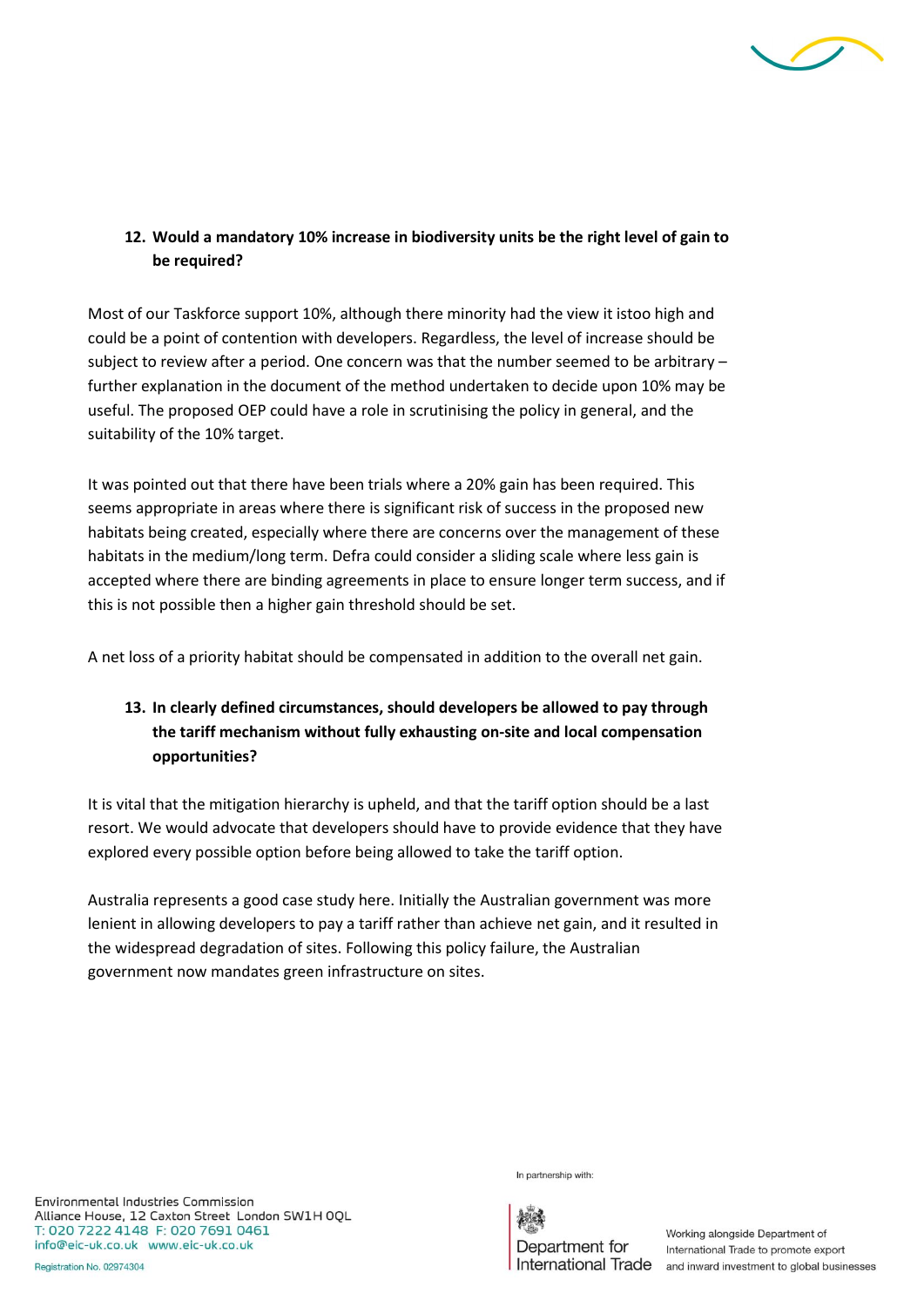

However, there will of course be cases where exhausting all on-site or local opportunities is not possible, or the site is in, for instance, an isolated city centre location. In these cases, then a tariff approach, focused on improving nationally important biodiverse sites, could be suitable. The government could limit the use of tariff through a mandatory ratio, set to apply at the regional level. e.g. 80:20 – where no more than 20% of all biodiversity units across a local planning authority can be paid through the tariff mechanism.

#### **14. Would this be an appropriate approach to directing the location of newhabitat?**

We agree that a spatial hierarchy should provide the basis for the BNG approach – from site improvements, to local off-sets, to nationally important habitats as a last resort. Offset site selection should be considered, and should link into any future national biodiversity strategy.

# **15. How could biodiversity assessments be made more robust without adding to burdens for developers or planning authorities?**

GIS county level or regional maps which visualise all habitats, areas of connectivity and areas of low value habitat would be useful for developers to understand the areas of opportunity for both development and habitat creation.

Digital Environmental Impact Assessments could be fed into broader mapping to record mitigation and impact.

Auditing of BNG assessments by either the local authority or a specialist provider. The proposed OEP, National England or an industry body such as CIEEM or CIRIA could have a broader oversight role over assessments.

### **16. Should a baseline map of broad habitats be developed?**

Yes, although some members have concerns about the potential workload of such a task.

### **17. Should this be applied, as a minimum baseline, to:**

**a. net gain calculations for all development?**

In partnership with:



Department for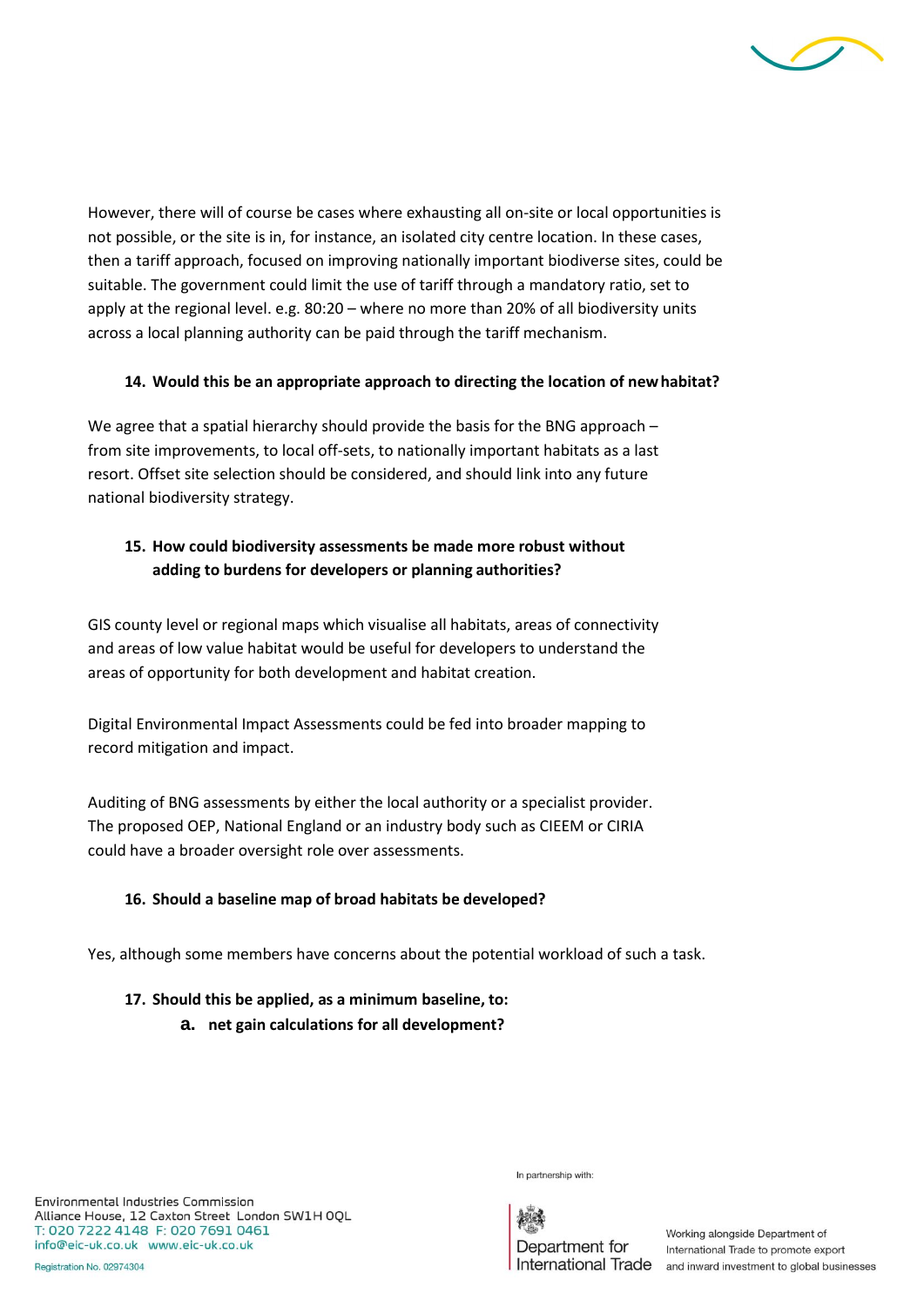

Broad habitat baselines should be supported by site surveys to ensure the relevance of assessments.

However, if a simpler assessment is developed for development of a small scale in low value habitat then it is possible the habitat map could be used to determine if a development was suitable to assess using a simpler assessment.

#### **b. net gain calculations in cases of suspected intentional habitat degradation?**

Yes. The national biodiversity map should be used by regulators if there are indications a development is, or has been, intentionally degrading habitat to reduce their potential BNG obligations for future development. However, more advanced remote sensor technology may be needed to have the required resolution to analyse most sites.

## **18. What other measures might reduce the risk of incentivising intentional habitat degradation?**

Introduce a requirement for an ecological assessment when developers buy land to be registered with the local authority. This will then be available to check how the ecology on site has changed when land changes ownership.

Enable local authorities to reject planning applications if they are presented with evidence that the habitat has been intentionally degraded.

# **19. How can the risks of penalising landowners making legitimate land use change decisions before deciding to sell their land for development be mitigated?**

There is a need for clear guidelines on what constitutes justifiable land use changes.

Penalties should only be issued with substantial evidence from the baseline data.

Environmental Industries Commission Alliance House, 12 Caxton Street London SW1H OQL T: 020 7222 4148 F: 020 7691 0461 info@eic-uk.co.uk www.eic-uk.co.uk

In partnership with:

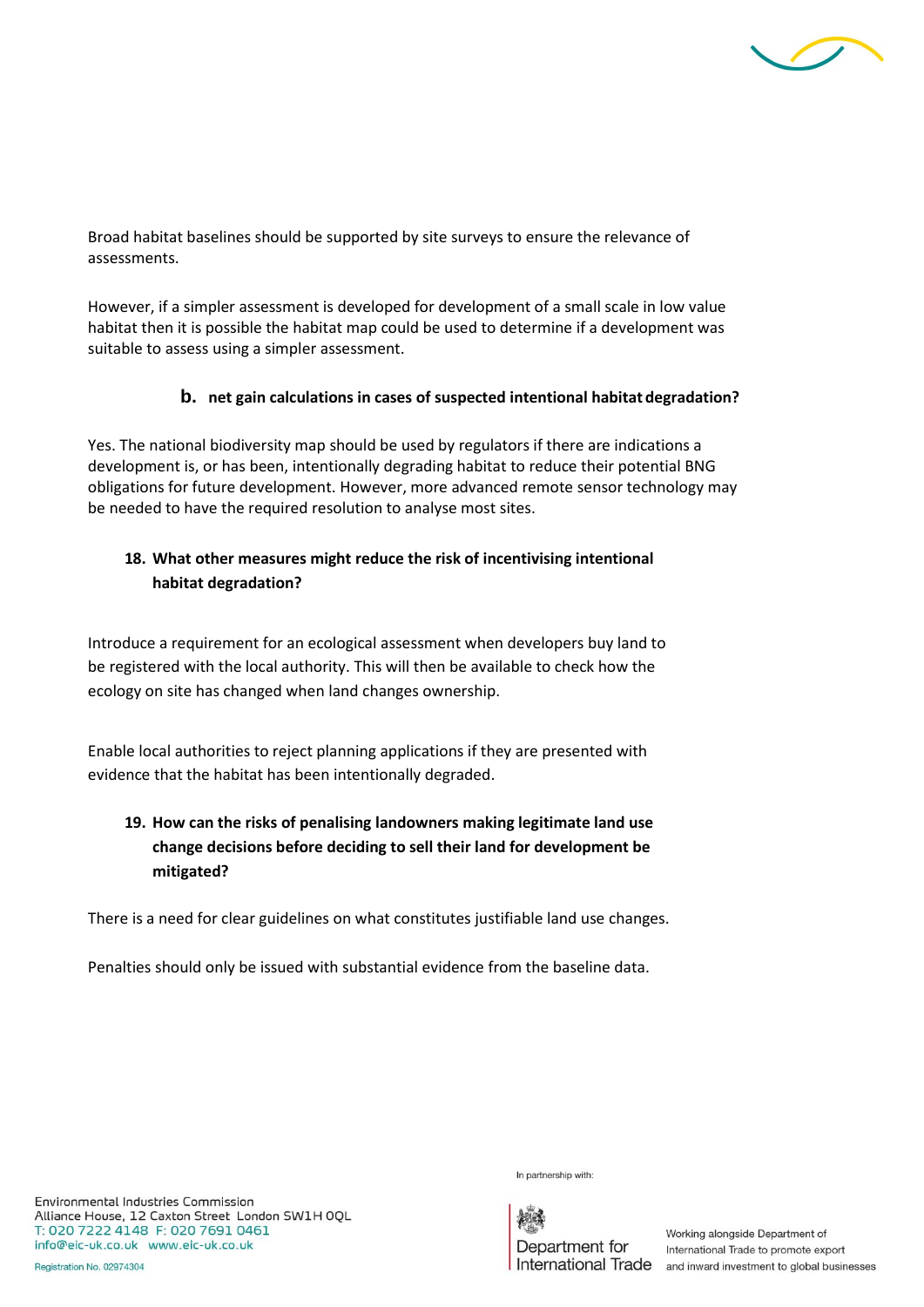

- **20. The provision of compensatory habitats will need to be guided by habitat opportunity maps. At what scale should these maps be developed?**
	- **a. Locally (e.g. local authority or National Character Area)**
	- **b. Nationally (i.e. England) as a national framework to be refined, updated and amended locally**

The Taskforce had mixed views on this question.

### **21. What other measures should be considered to identify biodiversity and natural capital priorities?**

Natural Capital Investment Plans are already being produced in some regions, which may overlap with strategic biodiversity or conservation areas.

Some potential measures could be:

- Setting up steering groups with conservation agencies, wildlife trusts, specialist recording and research groups, to inform priorities.
- On-site surveys incorporated into biodiversity net gain assessments where there are site-specific factors that are not captured by habitat maps.
- Local natural capital investment plans (where these exist) which will have identified the opportunities and priorities for investment in natural capital.
- Air quality management area maps
- Flood risk maps.
- Developing a map of natural capital opportunities at national scale with a requirement for local authorities to include these with local information in local plans.

Environmental Industries Commission Alliance House, 12 Caxton Street London SW1H OQL T: 020 7222 4148 F: 020 7691 0461 info@eic-uk.co.uk www.eic-uk.co.uk

In partnership with:

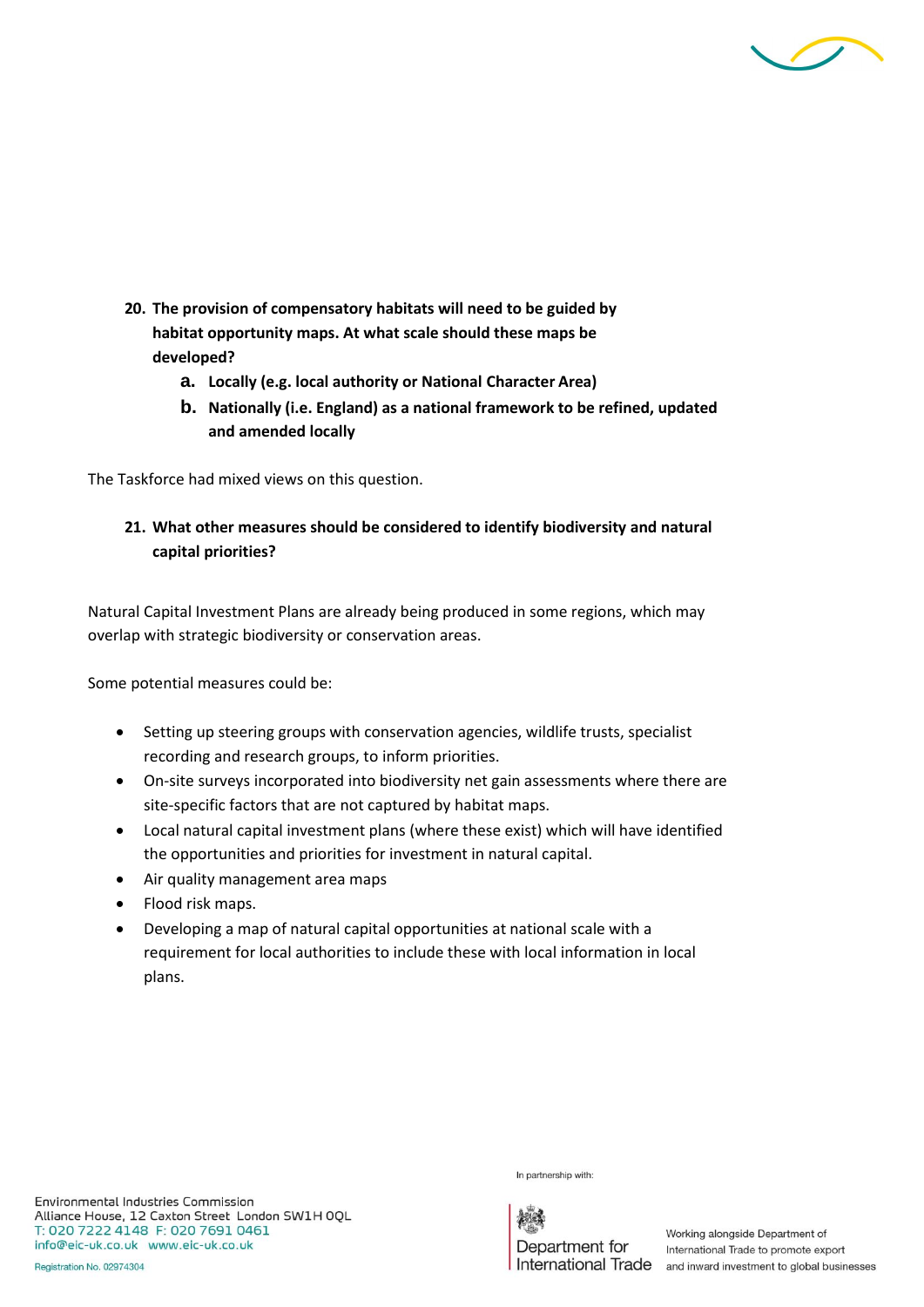

### **22. Would mandating net gain through the planning system be enough to stimulate the growth of a market for biodiversity units?**

Yes, but it needs to be backed by conservation covenants, which would provide a mechanism to safeguard land use in the longer term. This does not currently exist on a statutory basis, which is why offsetting does not already happen.

The Basic Payment scheme at present makes it more difficult for landowners who want to change land use from agricultural production to biodiversity offsetting, because the BPS is only payable on agricultural land. A new UK version of the Common Agricultural Policy post-Brexit is an opportunity to address this.

Setting a high tariff price would better stimulate the growth of a market for biodiversity units, because it would make offsetting a viable alternative form of land use.

However, there is a need to consider the services provided by the land – and not lose vital services such as food production simply to achieve BNG, we need to ensure we do not end up "exporting" our ecological footprint overseas.

### **23. What further measures would help to ensure that the market provides:**

- **Sufficient biodiversity units for development?**
- **Cost-effective biodiversity units?**

Suggestions included:

- There would need to be a good incentive for private landlords to volunteer their lands, such as:
	- o A financial reward (e.g. through the BPS)
	- o Clear guidance and manuals for habitat creation or the requirement for an accredited conservation body to deliver habitat creation/restoration.
- Simplification of the current HLS procedure and introducing PES.
- Post-development monitoring would maintain confidence in the viability of the units market.
- A short-term, government-sponsored, zero interest rate rolling investment

Environmental Industries Commission Alliance House, 12 Caxton Street London SW1H OQL T: 020 7222 4148 F: 020 7691 0461 info@eic-uk.co.uk www.eic-uk.co.uk

In partnership with:

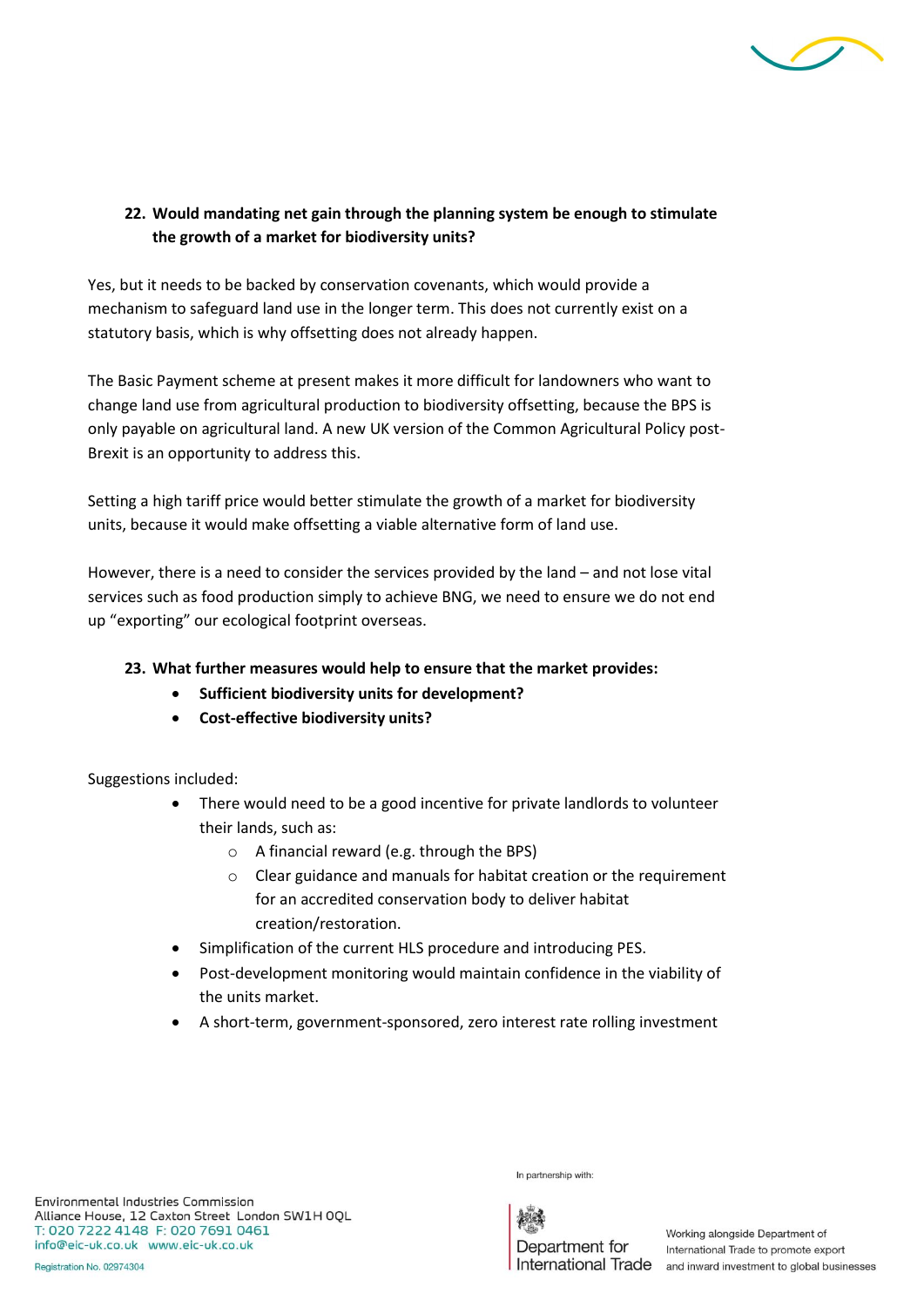

fund for delivery bodies to enable early establishment of suitable habitat banks.

- A holistic approach with spatial integration and connectivity.
- **24. Should there be a minimum duration for the maintenance of created or enhanced habitats?**

Yes.

- **25. If so, what should the minimum duration be?**
	- **a. Less than 25 years**
	- **b. 25 to 30 years**
	- **c. Longer than 25-30 years**
	- **d. Permanent**

25-30 years would be a manageable and realistic duration for maintenance of habitats, which takes into account the likelihood of natural change, and the possibility that metrics may also change. However the required duration does depend on the type of habitat and the intervention required. After 25-30 years period, habitats could undergo annual or 5 year reviews.

### **26. Would conservation covenants be useful for securing long term benefits from biodiversity net gain or reducing process and legal costs?**

Yes. The lack of a mechanism to safeguard long-term land use is a key reason why offsetting is not more common at present.

## **27. What safeguards might be needed in the implementation of conservation covenants?**

Currently there is no statutory provision for conservation covenants, as is the case in Scotland, Canada, Australia and New Zealand.

Environmental Industries Commission Alliance House, 12 Caxton Street London SW1H OQL T: 020 7222 4148 F: 020 7691 0461 info@eic-uk.co.uk www.eic-uk.co.uk

In partnership with:

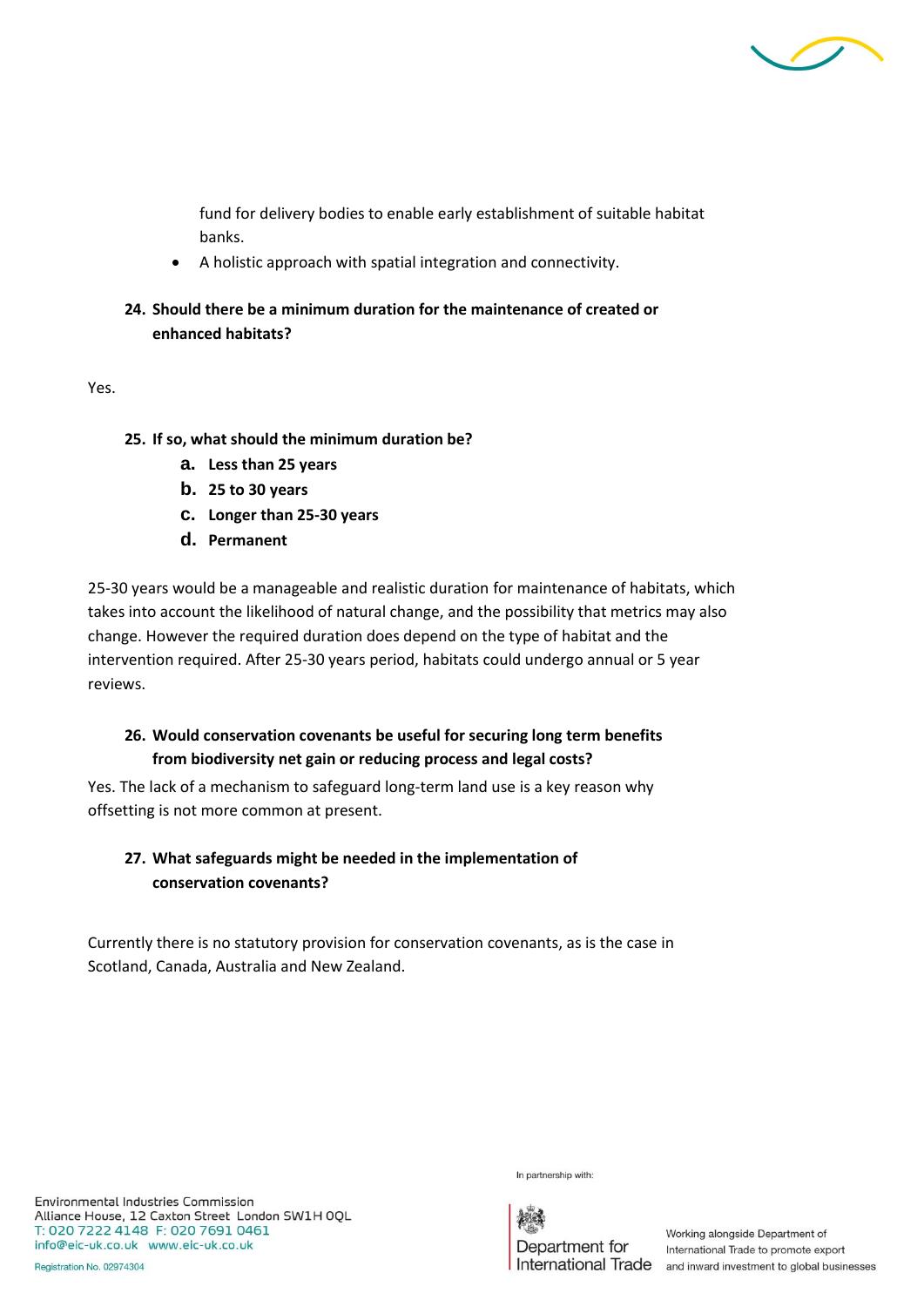

It is important that conservation covenants are time-limited in a similar scope to the length a site should be maintained, as this takes into account natural change etc.

As part of broader EIC research looking at enforcement of environmental regulations, we have identified a potential issue caused by the cuts to funding provided to councils by central government, and the potential impact this may have on enforcement of environmental regulations. Figures from the Local Government Association show that from 2010 to 2020, councils will have lost 60p out of every £1 the government had provided for services. NAO figures show that from 2010-11 to 2016-17 funds spent on planning and development services in particular have been cut across local authorities by 53%, while within that, environmental initiatives in particular have had funding cut on average by 60%.

If local authorities are to have a role in monitoring and enforcing conservation covenants, their limited ability to do effectively could undermine the system. The OEP could have a role in both providing scrutiny of the broad success of conservation covenants, as well as being a conduit for cases where covenants are not being upheld.

## **28. Does this proposed range for tariff costs fit with the principles set out in this section?**

The current proposed tariff price seems low, and we would like the government to explain the reasoning behind choosing these figures. Publication of the results of various trials that have taken place would be appropriate, and if they are not already, these results should form of the basis of the proposed range.

Tariff costs must be unattractive to developers, as a higher price will incentivise action on site or at least locally. A higher price would also better stimulate the market for offsets.

# **29. Would this proposed range for tariff costs provide opportunities for cost-effective habitat banks and compensation providers to compete?**

No view.

**30. Do you agree with the proposed principles for setting the tariff rate, as set out in this section? Please suggest any other factors that should be taken in to account.**

In partnership with:

Environmental Industries Commission Alliance House, 12 Caxton Street London SW1H OQL T: 020 7222 4148 F: 020 7691 0461 info@eic-uk.co.uk www.eic-uk.co.uk

Department for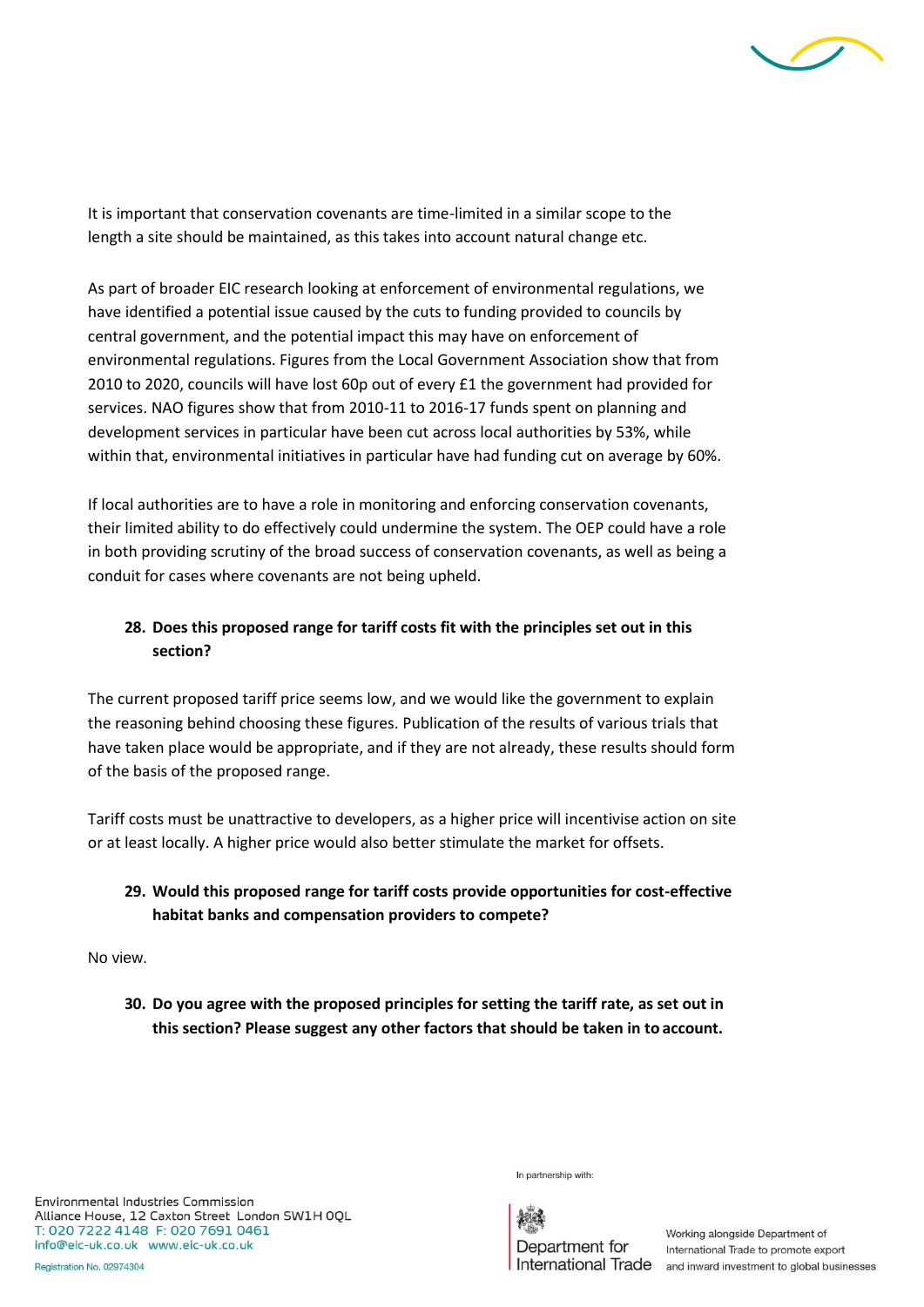

No view.

- **31. How should the tariff revenue be collected?**
	- **a. Locally (e.g. through a local authority)**
	- **b. Nationally (e.g. through Natural England or another national body)**
	- **c. Other, please specify**

Our preference is that tariffs should be collected locally, and that local nature partnerships could have a role in this.

While local authorities are the best option to collect the tariffs, central government must both adequately resource local authorities to carry out this role (see our response to Q27), and ensure they actually fulfil their duty to collect the tariff. (see our reference to the failure of CIL in our response to Q32)

#### **32. How should the tariff revenue be spent?**

- **a. Locally (e.g. through a local authority)**
- **b. Nationally (e.g. through Natural England or another national body)**
- **c. Through a blended model, allowing spending at both levels**
- **d. Other, please specify**

A blended approach, with an emphasis on local spending but the option for national spending. There would need to be some oversight of local spending at a national level, to ensure linkages are retained across county boundaries. This links to the need to have mapping work completed in advance. There should be restrictions as to how much of the money can be spent on administration; the government should look into ways of ringfencing the majority of the funds strictly for biodiversity enhancements. The allocation of funds must be transparently and thoroughly accounted for.

The new Office for Environmental Protection, which will come into place after Brexit, could have a role in scrutinising when, where, and how these funds are spent.

A report by our sister organisation, the Association for Consultancy & Engineering, found that the Community Infrastructure Levy was not functioning in the way it was designed, and that many councils were either not collecting funds where they had the opportunity to, or not spending the CIL funds they had available. Only 43% of councils with planning powers adopted the CIL, while the 2015 review of CIL found that its effectiveness was being undermined by

Environmental Industries Commission Alliance House, 12 Caxton Street London SW1H OQL T: 020 7222 4148 F: 020 7691 0461 info@eic-uk.co.uk www.eic-uk.co.uk

In partnership with:

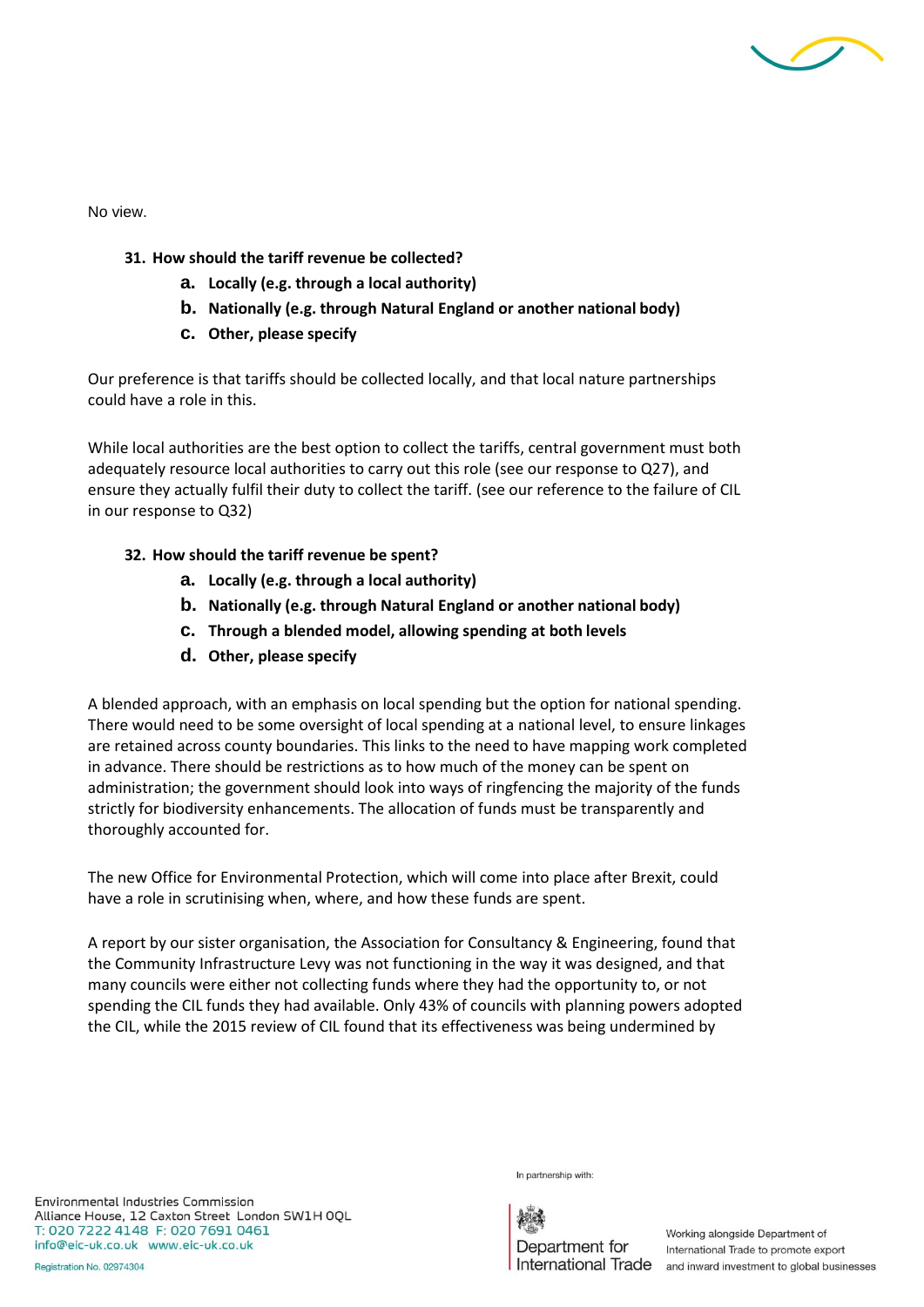

having too exemptions. ACE's research found that out of the £1.1 billion in CIL collected since the beginning of 2014, £443 million has not yet been spent.

It is essential that lessons are learnt from this with the implementation of the biodiversity tariff payments, and that local authorities are held to account (possibly by the OEP) in using the funds for biodiversity enhancements swiftly. The policy could mandate that tariff funds be used within 2 years.

# **33. If tariff revenue is collected and spent nationally, should spending prioritise areas which have contributed the most through biodiversity net gain tariff payments?**

For BNG to have broad support it is important that the tariff is spent in the areas where development happens, and that local communities feel the benefit. Decision-making at a national level must show how it has taken account of local views when deciding how to spend the tariff. For example it must make reference to local plans, green infrastructure strategies or other document that sets out biodiversity priorities for a local area.

#### **34. What further measures will help to prevent burdens on local authoritiesincreasing?**

Local authorities need to be properly funded to ensure they have the required ecological expertise to carry out their role, a small percentage of the tariff payment could be used to fund this.

### **35. How could the proposals be refined to manage any negative impacts on the scale and delivery of other developer contributions (e.g. through Section 106 or Community Infrastructure Levy payments)?**

It is crucial that these payments are kept separate from CIL and Section 106 contributions. The tariff must exclusively be used for biodiversity enhancement. As we outlined above, we have concerns about how the CIL in particular has failed to deliver on its objectives.

### **36. Would you, as a planning authority stakeholder, prefer any net gain tariff revenue to be paid through:**

- **a. local authority administration?**
- **b. a nationally managed funding scheme (which could then reinvest in**

Environmental Industries Commission Alliance House, 12 Caxton Street London SW1H OQL T: 020 7222 4148 F: 020 7691 0461 info@eic-uk.co.uk www.eic-uk.co.uk

In partnership with:

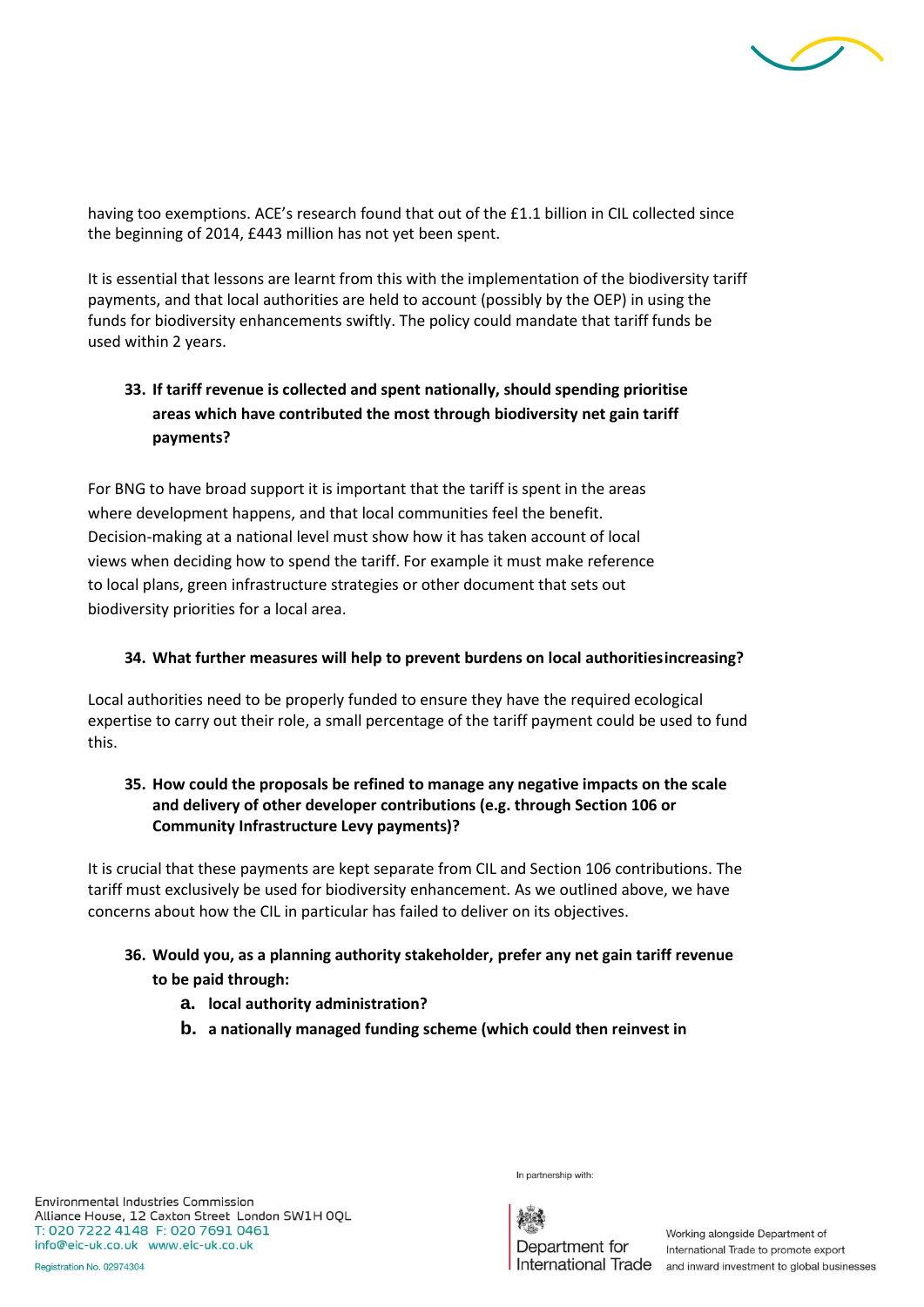

### **local habitat schemes best aligned with national strategic environmental priorities)?**

No view.

### **37. How could the proposed net gain process be improved for developers?**

Government could require developers to make their GIS data available for use by stakeholders.

High quality, consistent guidance and information should be made available. Local authority staff should be properly trained to be able to support developers, particularly SMEs. The proposed national mapping should be available free of cost from the MAGIC website.

Developers need clarity and certainty over their potential costs to factor into their business models. If the BNG process is weakly implemented then developers will not know how to factor the impacts into their decisions, and then some developers will actively seek to avoid any commitment altogether.

### **38. What other steps, considerations or processes in environmental planning could be integrated within a net gain approach?**

No view.

**39. Would any particular types of development (e.g. commercial, industrial, public sector, local infrastructure) be disproportionately affected by a mandatory biodiversity net gain requirement?**

No view.

# **40. Do you agree that the proposal for staggered transitional arrangements would help to ensure smooth implementation of biodiversity net gain policy?**

Local habitat opportunity mapping should be in place before net gain is mandated, which could cause delay to implementation.

While large developers are well equipped to deal with the transition towards BNG, its take up on smaller sites, and by smaller developers is a much greater challenge. To rectify this,

In partnership with:

Department for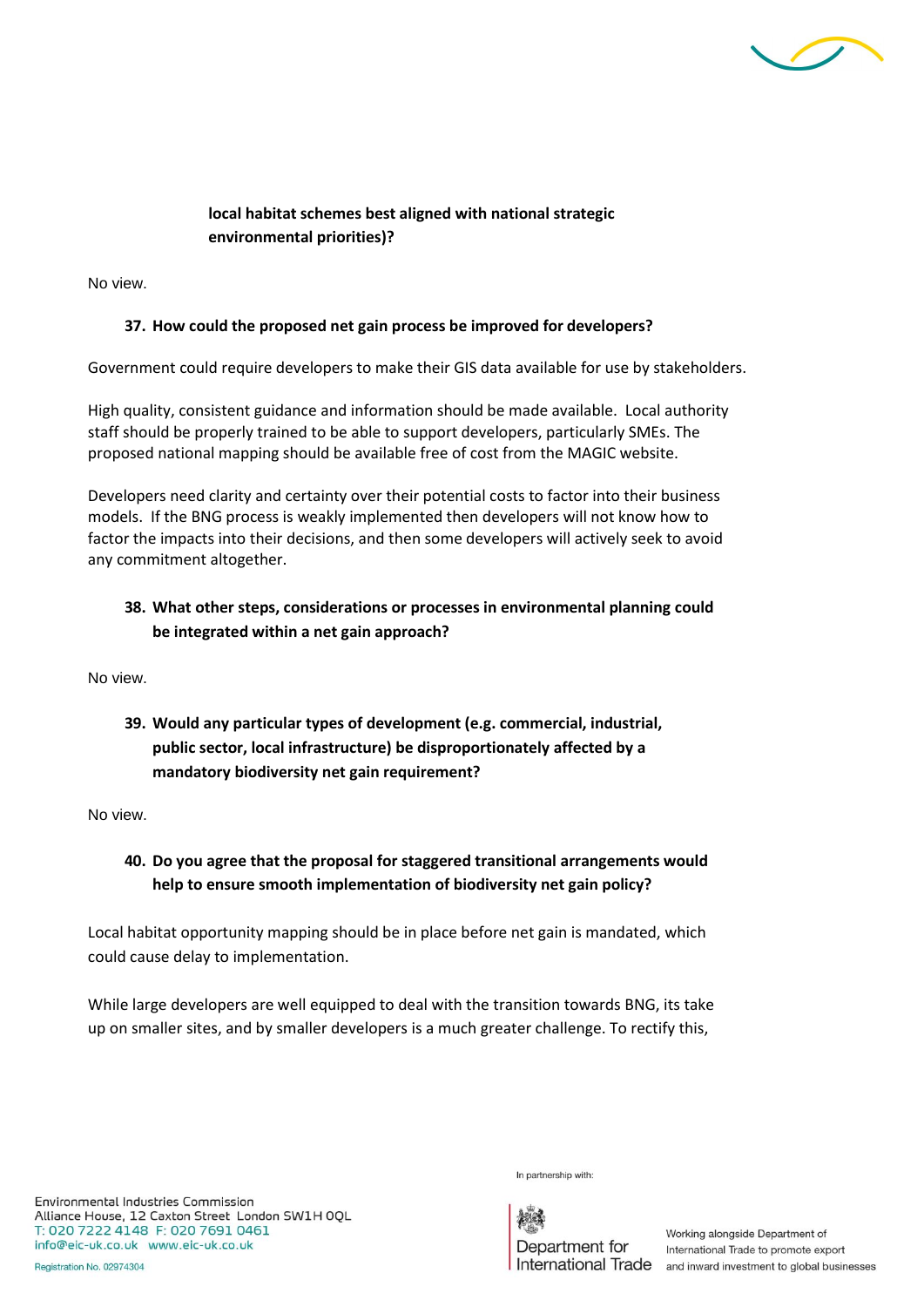

BNG could be rolled out first only to the largest sites. This would then provide a testing ground and best practice examples for SME developers working with smaller sites to follow.

There is also the issue that those parties involved: local authorities, development organisations, land management companies and to a lesser extent consultancies, may need to upskill their workforce. This requires a transitional arrangement and possibly government driven training and funding programmes (particularly for local authorities). Without the necessary levels of expertise amongst these stakeholders, BNG may be implemented to a poor standard.

## **41. Would the existing dispute resolution process provide the best way to overcome any disagreement over whether net gain is achieved?**

No view.

**42. Would an additional arbitration or approval process be necessary? If so, please specify why.**

No view.

### **43. Are there any issues or measures, other than those outlined, that we should take into account when considering how to monitor biodiversity net gain?**

Habitat assessors do not currently need accreditation, and the consultation suggests this could change. Our view is that there should not be a separate accreditation scheme for habitat assessors, as there are already an abundance of accreditation schemes in this field. Instead we would advocate that accreditation be added onto an existing scheme, for example the SocEnv Chartered Environmentalist.

## **44. Should local authorities be required to provide information about habitat losses and gains?**

Yes, but they may need extra resources.

#### **45. What technological or other innovative mechanisms could facilitate the delivery**

Environmental Industries Commission Alliance House, 12 Caxton Street London SW1H OQL T: 020 7222 4148 F: 020 7691 0461 info@eic-uk.co.uk www.eic-uk.co.uk

In partnership with: